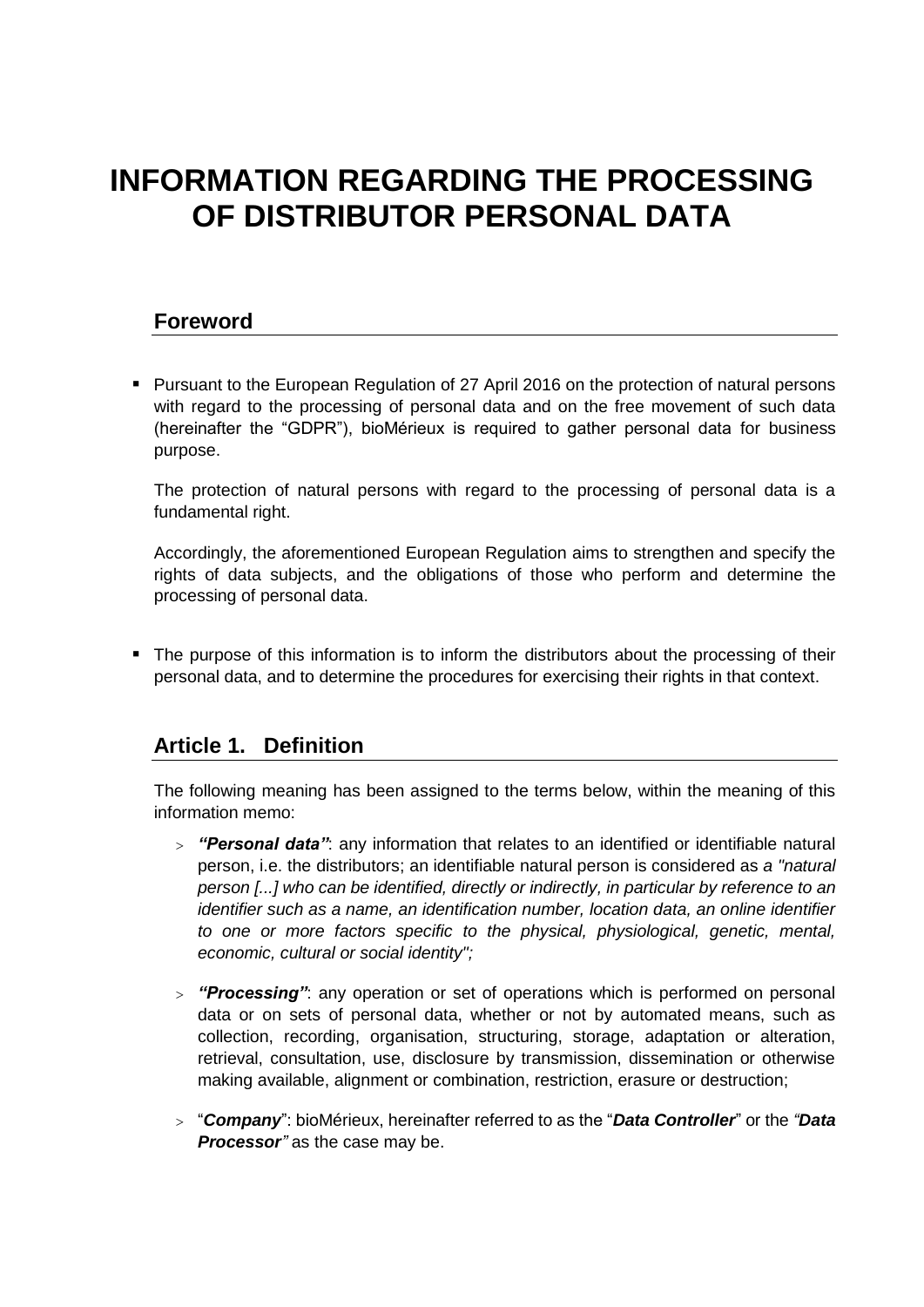*"Data Controller"*: means the natural or legal person, public authority, agency or other body which, alone or jointly with others, determines the purposes and means of the processing of personal data;

- -

- *"Data Processor"*: means a natural or legal person, public authority, agency or other body which processes personal data on behalf of the controller;
- *"Recipient"*: the natural person or legal entity, the public authority, the department or any other organisation that receives disclosure of personal data, regardless of whether that person is a third party, and which is referred to in Article 6 below.

It is specified for all intents and purposes that where personal data have not been gathered directly from the person concerned, the data-gathering will be limited to the identification data for the persons concerned.

# **Article 2. Legal basis for the processing**

In accordance with Article 6 of the GDPR, any processing of distributors' Personal data performed using the applications identified by bioMérieux will be based either on a contract or a legitimate interest to do business. Accordingly, the processing of Personal data will be based on the performance of the distributor contract, the compliance with legal obligations to which bioMérieux is subject, and the legitimate interests pursued by bioMérieux.

### **Article 3. Purposes of the processing of personal data**

Company acts as Data Controller where the processing of the bioMérieux distributors' Personal data is specifically intended to:

Legal requirements:

- The Anti-Gift law also called « DMOS » (Diverses Mesures d'Ordre Social) preventing conflicts of interests by limiting "gifts" granted by Health Companies to Health Care Professionals
- The French Sunshine law (Law « Bertrand ») reinforced by the law "Modernization of the Health System 2016" (law Touraine for the transparency of the links between healthcare professional and health industries
- French Anti-Corruption law addressing transparency, anti-corruption and economic modernization, ("Law "Sapin II"), entered into force on the 1<sup>st</sup> of June 2017.

### **Article 4. Company's details**

#### **4.1 Contact details for the Data Controller:**

bioMérieux is the Data Controller for the purposes mentioned in Article 3.1, and is registered on the Lyon Trade and Companies Register under no. 673 620 399, and has its registered office at Marcy L'Etoile.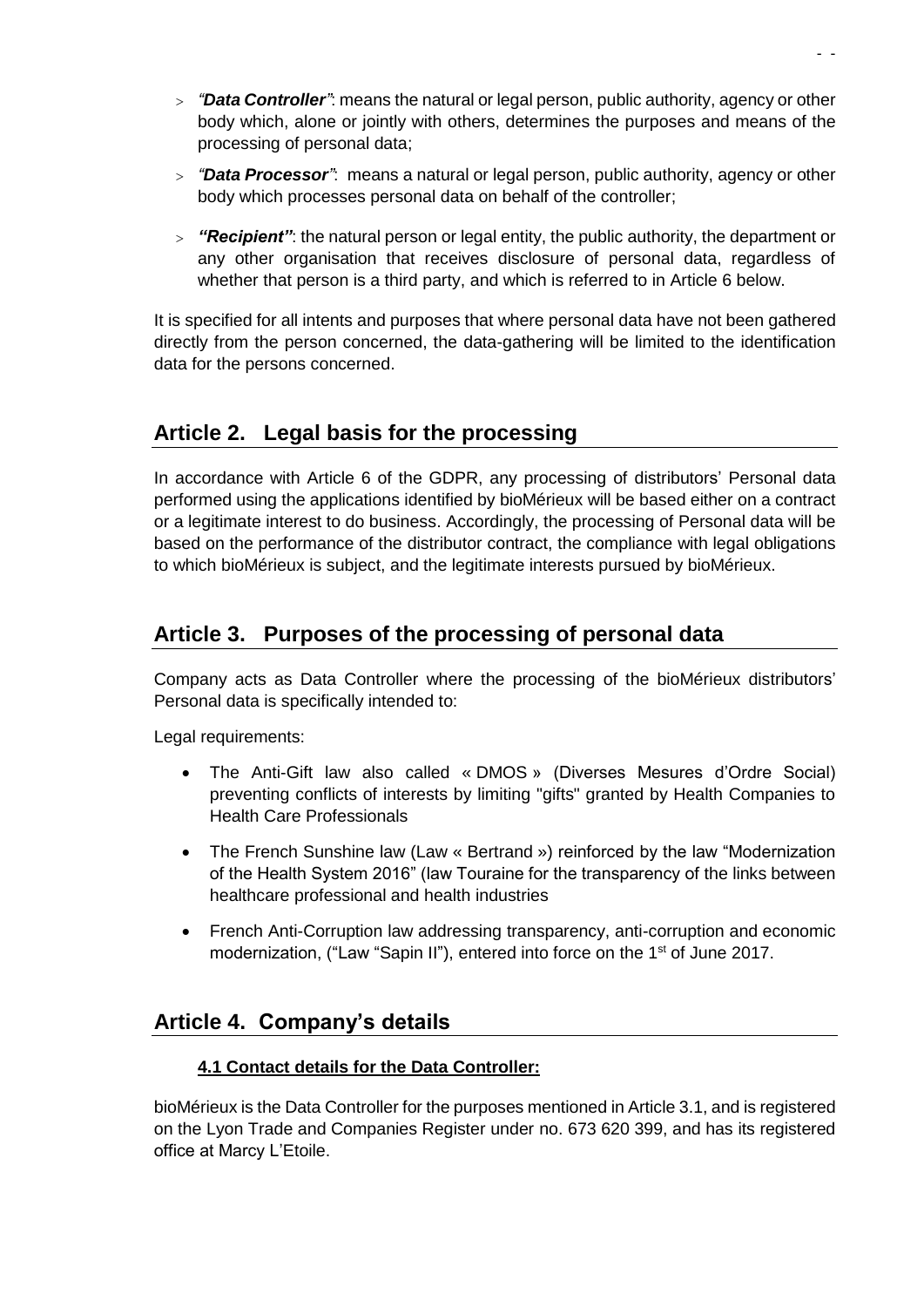#### **4.2. Contact details for the person representing Company in its function of Data Controller:**

The person representing the Data Controller, as the case may be according to Article 3, is Alexandre Mérieux, in his capacity as Chairman and Chief Executive Officer, and whose contact details are as follows: Campus de L'Etoile, 100 Allée Louis Pasteur, 69280 Marcy L'Etoile.

## **Article 5. Contact details for the Data Protection Officer:**

bioMérieux has appointed a data protection officer whose contact details are as follows: Yves Raisin, Data Protection Officer, [PrivacyOfficer@biomerieux.com,](mailto:privacyofficer@biomerieux.com) +33 (0)4 78 87 21 42, Campus de L'étoile, 100 Allée Louis Pasteur, 69280 Marcy L'Etoile (hereinafter the "Data Protection Officer").

## **Article 6. Retention period for Personal data**

Regarding the processing of Personal Data as Data Controller, Personal data will be retained for a period that does not exceed the period required for the purposes for which they are processed.

Unless prior requesting deletion is sent to [PrivacyOfficer@biomerieux.com,](mailto:PrivacyOfficer@biomerieux.com) the Data Controller will hold Personal Data on bioMérieux's systems for the longest of the following retention periods:

- (i) as long as is necessary for the relevant activity or services;
- (ii) any retention period that is required by law;
- (iii) the end of the limitation period in which litigation or investigations might arise in respect of the relevant activity or services.

# **Article 7. Categories of Personal data recipients**

The Data Controller may be required to forward some of their distributors' Personal data, including to the following recipients:

− bioMérieux affiliates

These data may also be transferred to a recipient located in a country which is not a member of the European Union, referred to as a "third country", that has not been the subject of an adequacy decision issued by the European Commission for operating reasons (e.g. IT support). Investigators are informed that the transfer of personal data concerning them is required for the execution of the contract between them and bioMérieux, in accordance with Article 49 of the GDPR*.*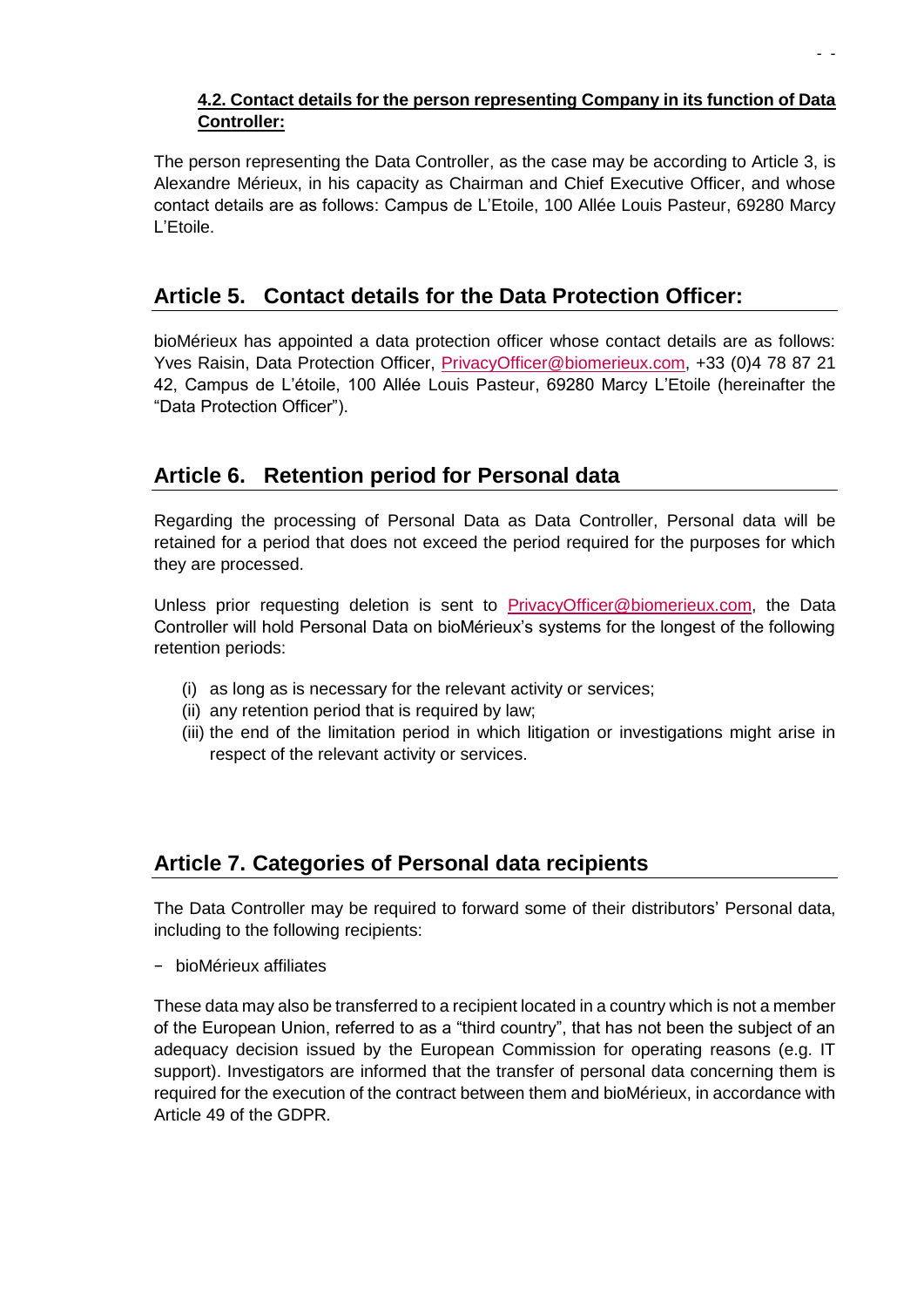### **Article 8. Investigators' rights regarding the processing of their Personal data**

- -

Data subjects enjoy the rights referred to in the following articles.

In the context of a request relating to exercising their rights, the Data Controller undertakes to uphold those rights as soon as possible, and within a period of one month as from receipt of the request by the Data Protection Officer, in any event.

This timeframe may be extended by two months in view of the complexity or number of requests, if necessary.

The Data Controller will inform the data subjects concerned about this extension and the reasons for the delay within a period of one month as from receipt of their request, in that regard.

Where the request is submitted in electronic format, the information will be provided electronically by default, where possible, and unless the employee concerned expressly requests for it to be provided in another manner (hard-copy paper format).

If the Data Controller does not follow up the request submitted by the data subject, they will inform the latter about the reasons for their failure to take action, and the data subjects' option to lodge a claim with CNIL and/or to lodge a legal appeal without delay, and within a period of one month as from receipt of the request at the latest.

#### **Article 8.1 Right of access by the distributor concerned**

All of the bioMérieux distributors have the right to obtain a confirmation from the Data Controller regarding whether the Personal data regarding them is processed by the Data Controller, as well as access to said data.

To do so, the data subject concerned may submit their request to the Data Protection Officer mentioned in Article 5 above.

#### **Article 8.2 Right to rectification**

Any distributor has the right to ensure that the Data Controller rectifies any Personal data concerning them that are inaccurate as soon as possible.

To do so, the distributors concerned may submit their request to the Data Protection Officer mentioned in Article 5 above.

Furthermore, any distributor has the right to ensure that incomplete Personal data concerning them are completed, as long as this information is required for the purpose of the data processing, by providing an additional statement addressed to the Data Protection Officer mentioned in Article 5 above.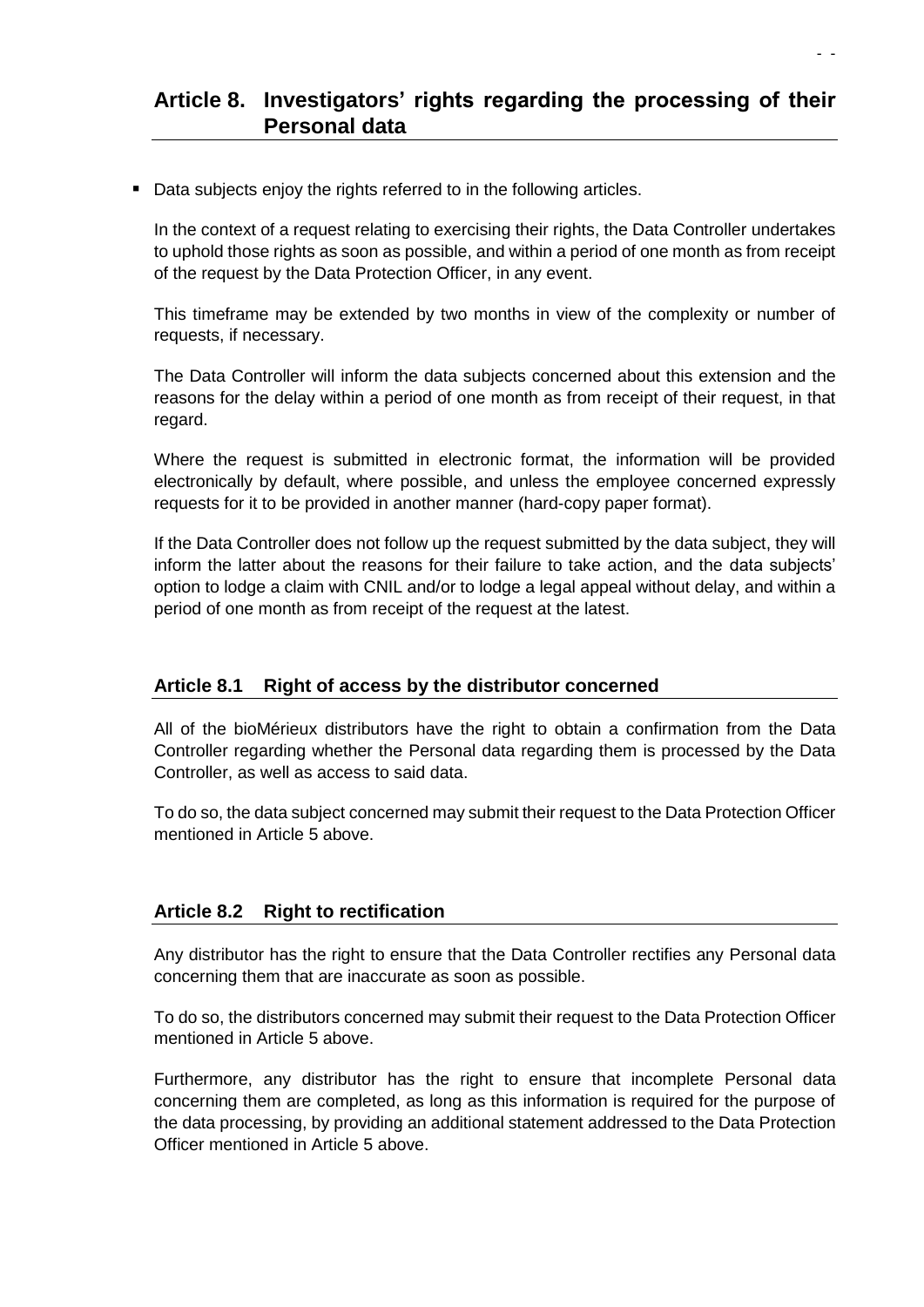Any distributor has the right to ensure that the Data Controller erases Personal data regarding them as soon as possible: the Data Controller will be under an obligation to erase these Personal data as soon as possible, in the following cases:

- -

- $>$  the Personal data are no longer required for the purposes for which they were gathered or processed in another way;
- $>$  the distributors concerned is exercising their right to object to the processing of their data;
- $>$  the Personal data have been the subject of unlawful processing;
- $>$  the Personal data must be erased in order to comply with a legal obligation provided for by European Union law, or by the domestic law that governs the Data Controller;

However, the right to erasure cannot apply in the following cases:

- $>$  their processing is required to exercise the right to freedom of expression and information;
- $>$  their processing is required in order to comply with a legal obligation provided for by European Union law, or by the domestic law that governs the Data Controller;
- $>$  their processing is required to record, exercise, or defend rights in court.

To exercise this right, the data subject concerned may submit their request to the Data Protection Officer mentioned in Article 5 above.

#### **Article 8.4 – Right to restriction of processing**

Any distributor has the right to ensure that the Data Controller restricts the processing of their data in the following cases:

- $>$  the accuracy of the Personal data is disputed by the data subject concerned for a period that enables the Data Controller to check the accuracy of the Personal data;
- $>$  the processing is unlawful and the data subject objects to the erasure of the data, and is requiring the restriction of their use instead;
- $>$  the Data Controller no longer requires Personal data for processing purposes, although these data are still required by the data subject concerned in order for the establishment, exercise, or defence of legal rights.

To exercise this right, the data subject concerned may submit their request to the Data Protection Officer mentioned in Article 5 above.

#### **Article 8.5 Right to object**

Any distributor has the right to object to the processing of Personal data regarding them based on the legitimate interests pursued by the Data Controller at any time, for reasons relating to their specific situation.